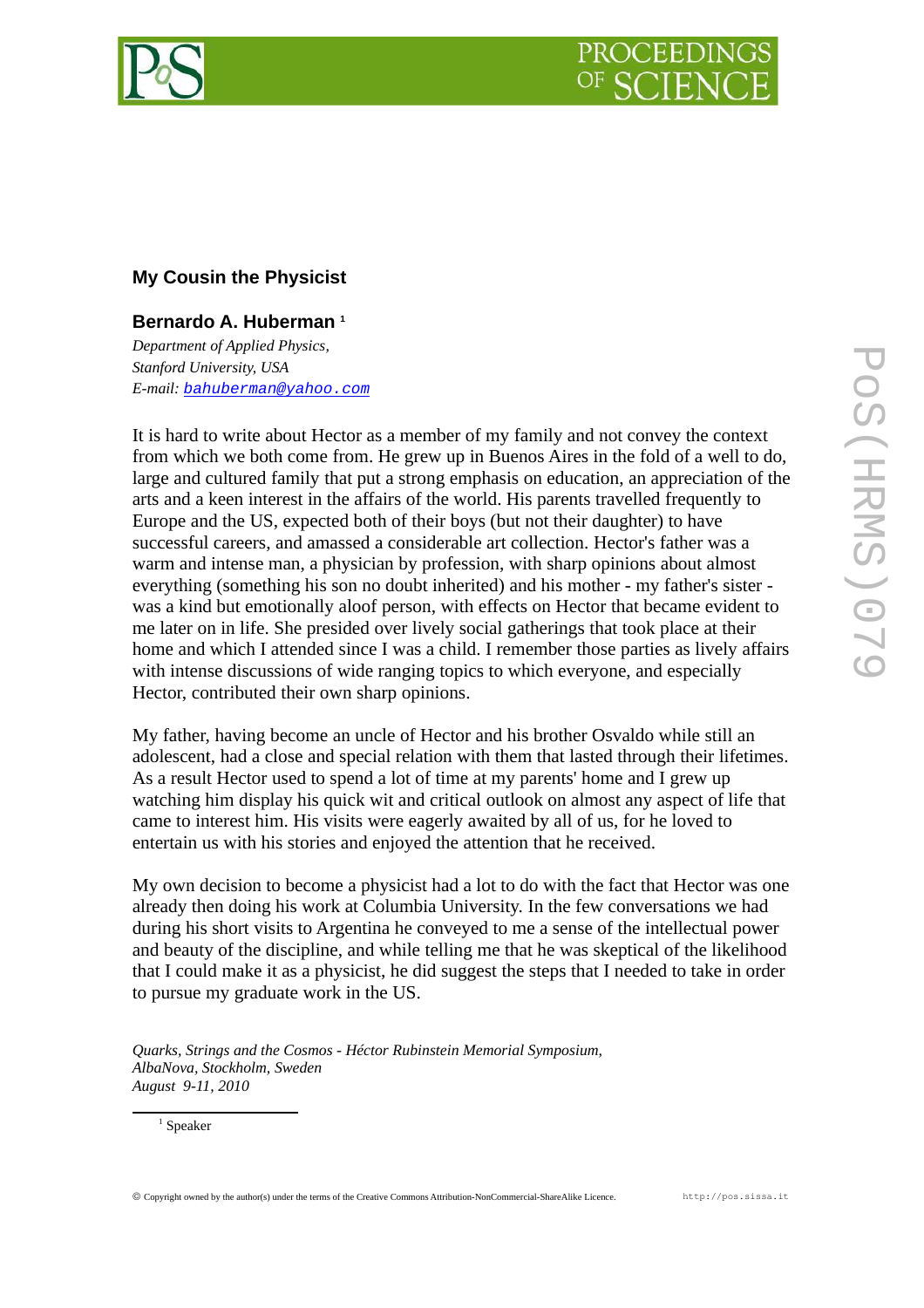

It was later on, during my first year in the US, that we finally had a chance to relate on a fairly regular basis given that Hector and his family were then spending a sabbatical at NYU. The conversations we started continued for the rest of his life, both through email and in many places over the world given Hector's predilection for travel far and wide.

I remember him as bright, intellectually tough, and pugnacious, with a curious interest in the income of others while not having much interest in his own. He would talk in pessimistic ways about the mediocrity of some effort or institution and in short notice switch to an enthusiastic description of the latest developments in his field. He would often talk about his wife Helen and children Marco, Aram and Hannah, and also ask about members of the Argentine family that were by then spread throughout the world and who seemed to matter a lot to him. And while critical of almost all events going in the world and ready to announce the imminent decay of countries and enterprises, he also had a warm and endearing way of saying it that made me listen to him with a sympathetic and skeptical smile. It took me a while to realize that his pessimism was rooted in a certain sadness that colored his world outlook, a sadness that I saw not only in the way he thought about life, but was also evident in photos of him taken at happy events, where he exhibits a shy smile rather than the vital laughter of a happy man thoroughly enjoying himself.

Things changed after he collapsed while travelling through Rio de Janeiro's airport. As he said to me, he saw the "other side", which he characteristically described to me as "it is hot in hell". After that he took to look at his life (and heart) with a certain detachment that I found impressive. At the same time he remained fully engaged in whatever he was involved until the end. He kept talking about "the total decay of physics" with the same intensity as before, and continued to describe the joy he found in his five grandchildren whenever we talked. At the same time he talked about the problems with his heart the way one would describe a faulty machine and with no emotional content. When a couple of years ago in Stockholm I asked him about his health he replied with a smile "if one of these I wake up and I'm not in pain, I will know that I'm dead". And he would go on in the same breadth to ask about my family or start describing his latest forays into the magnetism of the early universe. He knew that he did not have much time left and decided to live his life the way he liked it. He travelled, he stayed up to date with his work, he announced the demise of great countries and of science, doubted whether or not he would finish writing a book about the history of particle physics and would make plans to meet in California or Stockholm. Sometimes he would end his emails with a "see you soon, evolution willing".

I saw him last a few months before he died, on the occasion of my visit to Sweden to give a seminar at the University of Stockholm. He did not come to my talk but did attend the dinner Erik Aurell organized after my talk. I sat next to him and took